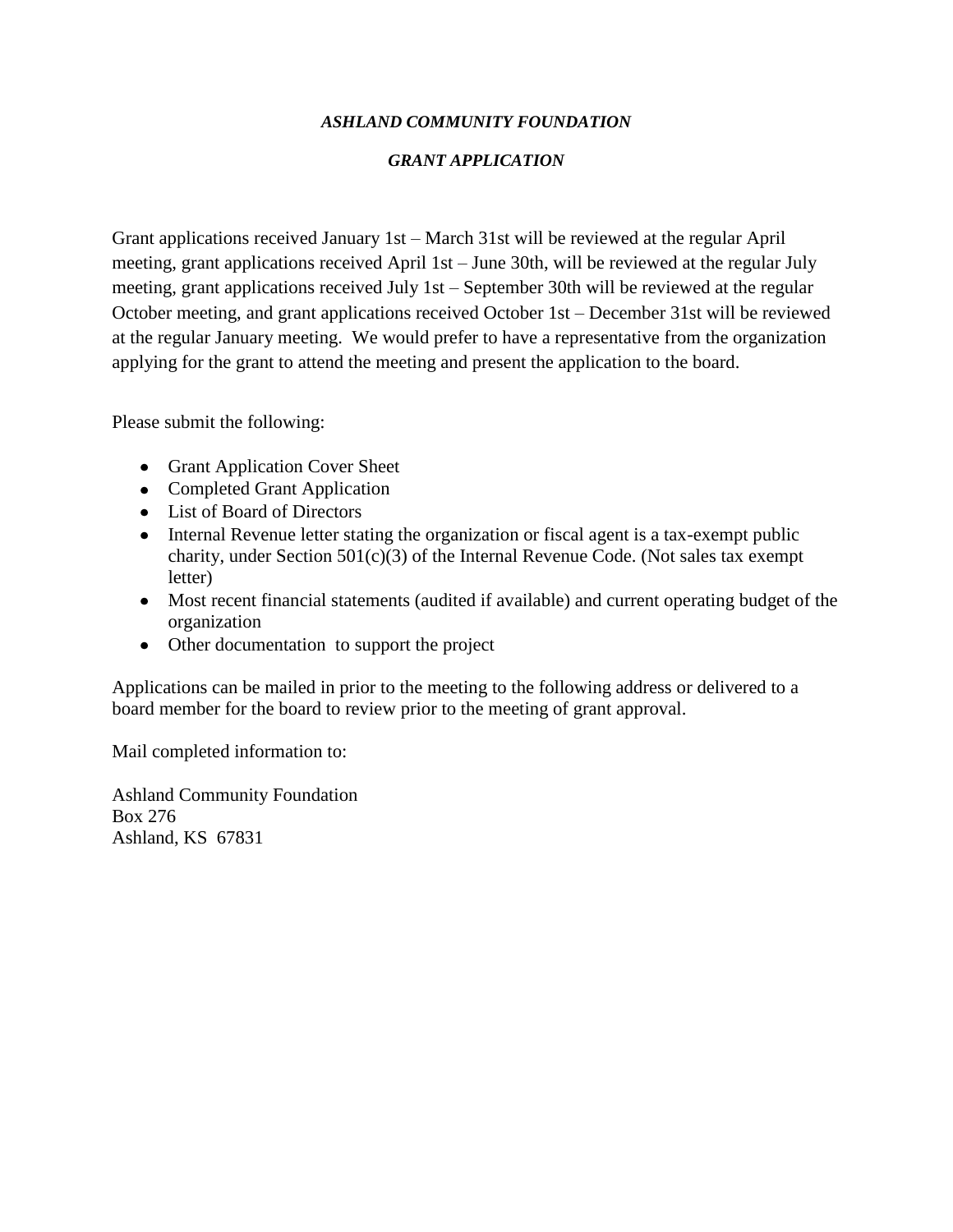### *ASHLAND COMMUNITY FOUNDATION GRANT APPLICATION COVER SHEET*

#### **ORGANIZATIONAL INFORMATION:**

| Contact: Position: Position:                                                                   |  |  |
|------------------------------------------------------------------------------------------------|--|--|
|                                                                                                |  |  |
|                                                                                                |  |  |
|                                                                                                |  |  |
|                                                                                                |  |  |
|                                                                                                |  |  |
|                                                                                                |  |  |
| <b>Date</b>                                                                                    |  |  |
| If the applying organization is NOT recognized as tax-exempt under IRS Section $501(c)(3)$ the |  |  |

*501(c)(3)SPONSOR COMMITMENT*

*If the above applying organization is awarded grant funds from the Ashland Community Foundation for the purposes stated in the application , a bonafide 501(c)(3)organization agrees to accept the funds in applicant's behalf. The applicant retains full responsibility for the use of the grant moneys and the submission of reports required by the Foundation. I have reviewed this application in its entirety. I have authority to enter into this commitment.*

*Sponsoring Organization Representative Title Date*

*Sponsoring Organization's Address*

*Note: Sponsoring organization must submit a copy of its IRS Letter of Determination showing 501(c)(3)status.*